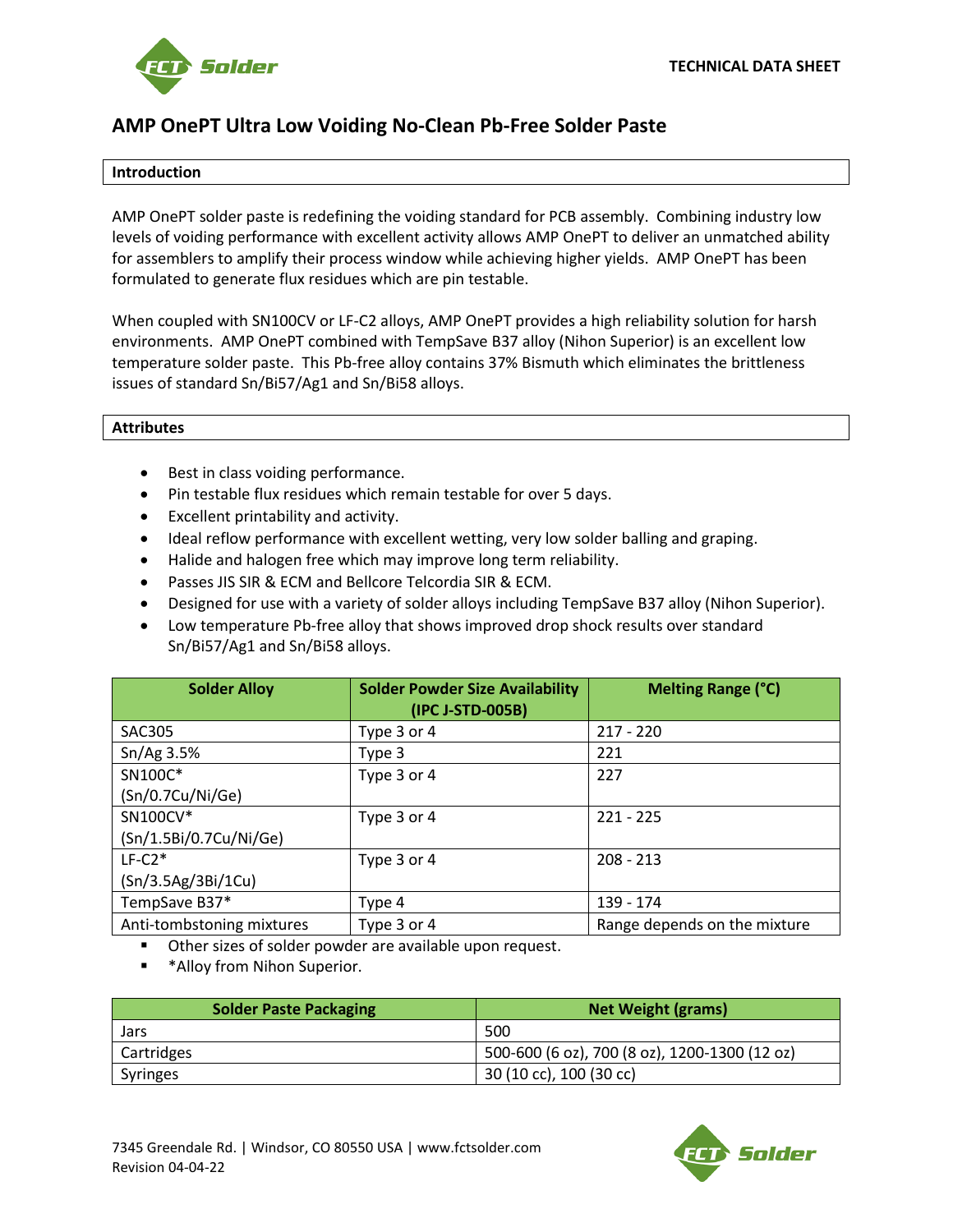

Other packaging may be available upon request.

#### **Compatible Products**

NC120, NC160, NC165 liquid fluxes. AMP OnePT gel flux.

#### **Storage and Handling**

Best practices for storage and handling of solder paste are listed below. Additional details can be found in the Solder paste storage and handling guide.

- $\circ$  Shelf life is 12 months when stored at 0 to 10 °C (32 to 50 °F).
- $\circ$  Warm the solder paste to room temperature (18 to 29 °C / 65 to 85 °F) before use. Do not force warming by heating the solder paste. Keep the solder paste sealed while warming, which typically takes 3 to 4 hours at room temperature. Warming overnight is acceptable.
- $\circ$  Ideally solder paste should be mixed before use to bring it to a normal working consistency. This can be done by hand-stirring in a jar, or using a knead cycle on the printer.
- $\circ$  Best practice is to keep the solder paste at room temperature until completely used. Remaining fresh solder paste should be sealed in the original container along with all inserts, lids, etc.
- $\circ$  If solder paste is removed from the printer and stored, it is recommended to store it in a separate container from the fresh solder paste. The container should be sealed with all inserts, lids, etc.
- $\circ$  Once solder paste is applied to the circuit board, the best practice is to reflow the solder paste as soon as possible. It is acceptable to reflow within approximately 8 hours.

#### **Process Parameters**

The print and reflow process parameters shown below are simply guidelines. The optimal parameters may be different based upon your equipment, circuit boards, components, and process.

| <b>Print Parameter</b>           | <b>Guideline</b>                  | <b>Notes</b>                   |
|----------------------------------|-----------------------------------|--------------------------------|
| Solder paste bead size           | 1.0 to 2.5 cm (0.40 to 1.0 in)    | Add solder paste regularly to  |
|                                  |                                   | maintain the bead size.        |
| Squeegee blade                   | Stainless steel. 60° from         | Other blade angles and         |
|                                  | horizontal. 45° for pin in paste. | materials are usable.          |
| <b>Stencils</b>                  | Fine grain laser cut stainless    | All types of commercially      |
|                                  | steel                             | available stencils are usable. |
| Print speed                      | 20 to 200 mm/sec (0.8 to 8.0      | Increased speeds may require   |
|                                  | in/sec)                           | higher blade pressures.        |
| Pressure / blade length          | 0.18 to 0.54 kg/cm (1.0 to 3.0)   | Set to the minimum required to |
| (increase with increasing speed) | lbs/in)                           | scrape the stencil clean.      |
| Separation speed                 | 0.5 to 10.0 mm/sec                | Higher separation speeds may   |
|                                  |                                   | improve solder paste release.  |
| Underside stencil cleaning       | Wet / vacuum / vacuum cycle       | Clean more frequently to       |
|                                  | every 1-20 prints                 | reduce the risk of bridging.   |

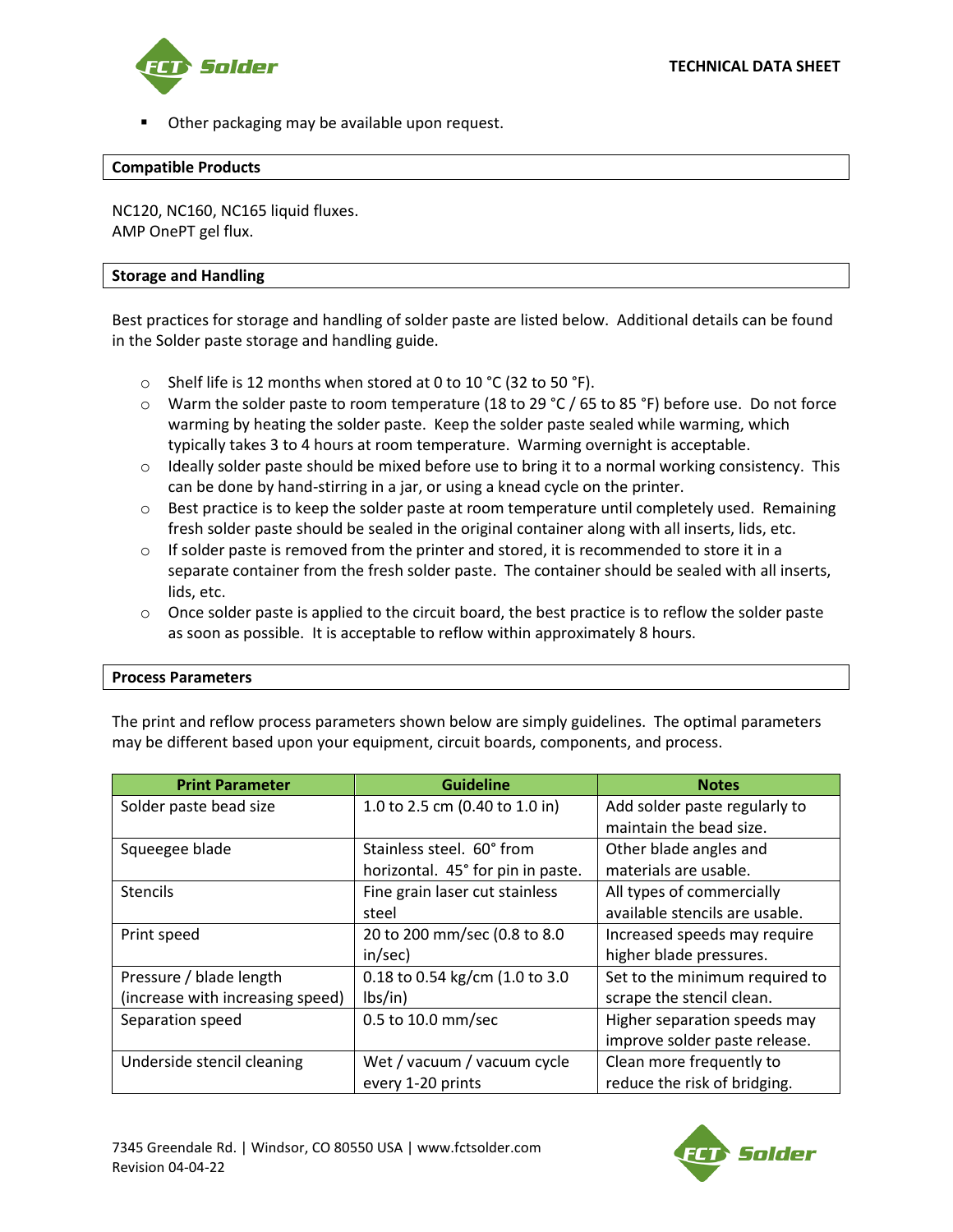

| Stencil life | 8 hours at 18-29 °C (65-85 °F) | Stencil life may be shorter  |
|--------------|--------------------------------|------------------------------|
|              | and 30-70% RH.                 | outside of these conditions. |

- Higher blade pressures will increase stencil and blade wear and can lead to "scooping" and other print defects.
- Underside stencil cleaning is best accomplished with commercial cleaners and high-quality wipe materials. Nano-coated stencils can be used to reduce the frequency of underside cleaning.

| <b>Reflow Parameter</b> | <b>Guideline</b><br>(all except TempSave) | <b>Guideline</b><br>(TempSave B37) | <b>Notes</b>               |
|-------------------------|-------------------------------------------|------------------------------------|----------------------------|
| Profile length          | 3.0 to 5.0 min (180 to                    | 4.5 to 5.5 min (270)               | Profile length is          |
| $(25 °C)$ to peak)      | 300 sec)                                  | to 330 sec)                        | dependent upon the         |
|                         |                                           |                                    | PCBA and process.          |
| Heating ramp rate       | 1.0 to 3.0 $°C/sec$                       | 1.0 to 3.0 $°C/sec$                | Lower ramp rates tend to   |
|                         |                                           |                                    | equalize reflow            |
|                         |                                           |                                    | temperatures.              |
| Preheat / soak time     | 30 to 120 sec                             | 60 to 90 sec                       | Linear profiles are a good |
|                         | $(150 - 200 °C)$                          | $(100 - 120 °C)$                   | starting place but may     |
|                         |                                           |                                    | not work for all PCBAs.    |
| Peak temperature        | 235 to 250 °C for SAC                     | 190 to 220 °C for                  | 15 to 30 °C above          |
|                         | alloys                                    | TempSave B37                       | liquidus for other solder  |
|                         |                                           |                                    | alloys.                    |
| Reflow time             | 30 to 90 sec                              | 30 to 90 sec $>$ 174 °C            | Time above the liquidus    |
| (time above liquidus)   |                                           | Min 60 sec $>$ 140 °C              | point of the solder alloy  |
|                         |                                           |                                    | used.                      |
| Cooling ramp rate       | 1.0 to 6.0 $\degree$ C/sec                | 1.0 to 6.0 $\degree$ C/sec         | Higher cooling rates may   |
|                         |                                           |                                    | refine the grain           |
|                         |                                           |                                    | structure.                 |

## Examples of reflow profile graphs are shown below.



#### **Cleaning**

Raw solder paste can be removed from the stencil, squeegee blades, and circuit boards using a variety of commercial cleaners. Isopropyl alcohol (IPA) can also be used.